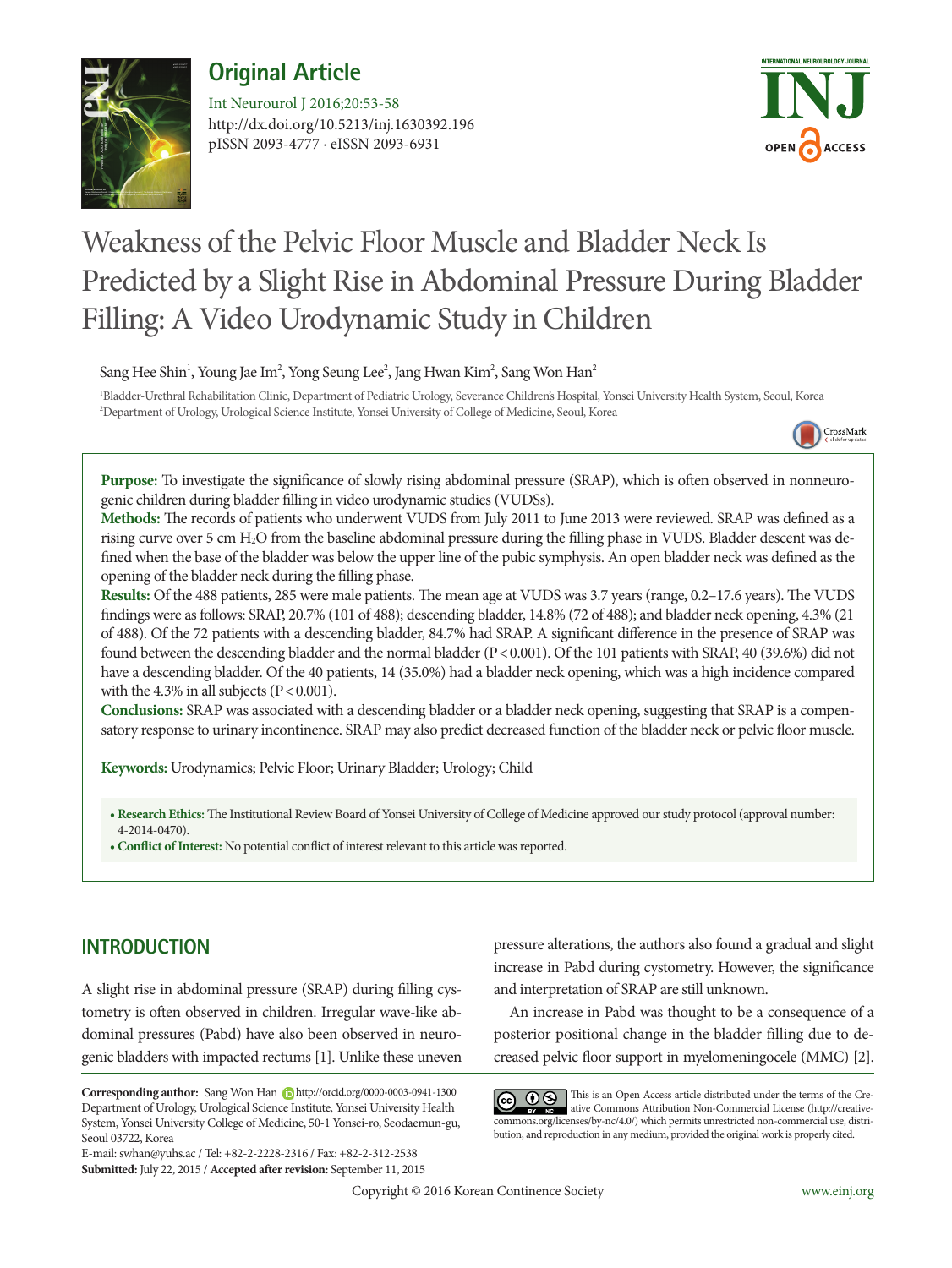However, because that study only evaluated patients with MMC, it is difficult to apply its significance in relation to increases in Pabd to that of SRAP in nonneurogenic children. Evaluating the function of pelvic floor support by visual inspection and digital rectal examination is another limitation. Therefore, the significance and interpretation of SRAP in nonneurogenic bladder need to be evaluated.

In addition, bladder descent and open bladder neck were observed on radiological evaluations in patients with urinary incontinence [3-5]. However, urinary incontinence not caused by detrusor overactivity is known as a symptom of decreased pelvic floor support. Video urodynamic study (VUDS) is particularly useful when anatomic structure and function are assessed [6]. Thus, the purpose of this study was to investigate the significance of SRAP during the filling phase by analyzing VUDSs.

## **MATERIALS AND METHODS**

#### **Subjects**

From July 2011 to June 2013, we retrospectively reviewed the consecutive medical records of 1,108 patients who underwent VUDS. We excluded patients with neurological abnormalities such as MMC, lipomyelomeningocele, and spinal cord injury, and those with anatomical abnormalities such as posterior urethral valves, anterior urethral valves, and ureterocele. We included 488 cases in this study. The 488 subjects had either refractory overactive bladder (OAB) or vesicoureteral reflux. With the parents', guardians', and/or patients' consent, those with refractory OAB underwent VUDS to diagnose the etiology. Those with vesicoureteral reflux underwent VUDS instead of voiding cystourethrography for postsurgery follow-up examination.

#### **Video Urodynamic Study**

Invasive urodynamic investigations during the filling and emptying phases were performed according to the International Children's Continence Society's standardizations [7]. We used 6-Fr double-lumen catheters for the urethra and 12-Fr fluidfilled balloon catheters for the rectum. After insertion of the urethral catheter, the residual urine volume was assessed. A saline solution was warmed to body temperature and mixed with a contrast medium for infusion at filling rates of 5%–10% of a known or predicted capacity. The expected bladder capacity was estimated by using the following formula (in mL): [30 + (age in years  $\times$  30)]. For infants, the following formula was used (in mL):  $(7 \times \text{weight in kilogram})$  [8]. Patients had a bowel





**Fig. 1.** Video urodynamic study of an 8.4-year-old girl. She complained of urinary urgency and urge incontinence. (A) Cystometric graph showing a slight rise in abdominal pressure. The first line represents the detrusor pressure; the second line, the vesical pressure; and the third line, the abdominal pressure. The black solid line shows the start of voiding. (B) Fluoroscopic image showing bladder descent.

#### clean-out before the VUDS.

The VUDS was performed at a dedicated unit, on a fluoroscopy table. The patients were in the supine position and were not under anesthesia during the examination. They were repositioned temporarily when the oblique position was needed. The bladder was viewed on fluoroscopy before and during filling, and during and after voiding.

#### **Definitions of Terminology**

SRAP was defined as the gradual rising curve over 5 cm  $H<sub>2</sub>O$ from the initial Pabd during the filling phase (Figs. 1A, 2A). When the patient moved or cried, we took the line of each base of the Pabd. Bladder descent was defined when the base of the bladder was below the superior margin of the pubic symphysis on fluoroscopy [9] (Fig. 1B). An open bladder neck was defined

**B**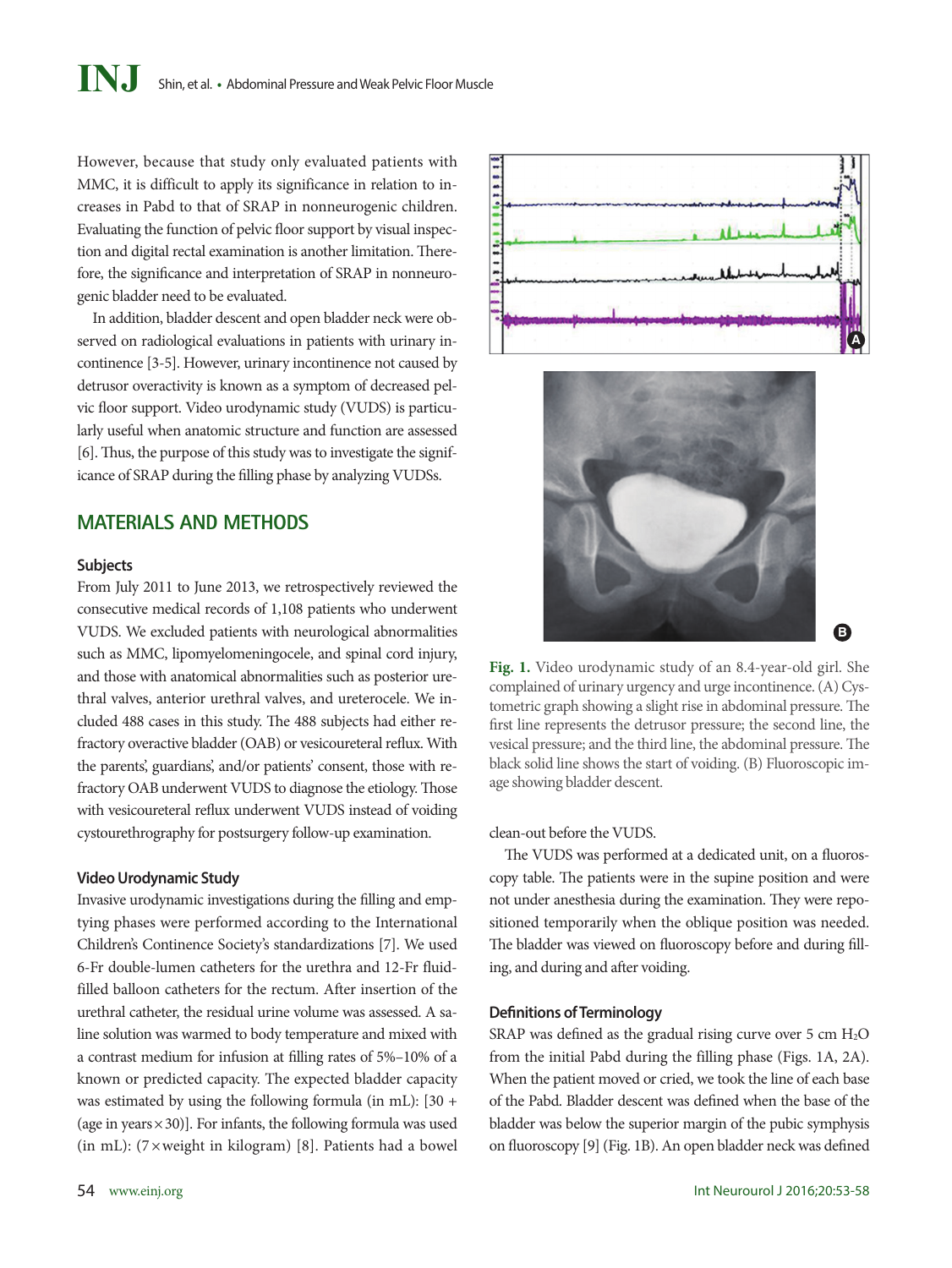Table 1. Patient characteristics (n=488)



**Fig. 2.** Video urodynamic study of a 6.2-year-old-boy. He complained of urinary urgency and urge incontinence. (A) Cystometric graph showing a slight rise in abdominal pressure. The first line represents the detrusor pressure; the second line, the vesical pressure; and the third line, the abdominal pressure. The black solid line shows the start of voiding. The graph was expanded to show the front and rear of the start of voiding. (B) Flouroscopic image showing open bladder neck when idiopathic detrusor overactivity did not occur.

as an opening of the bladder neck during the filling phase on fluoroscopy without idiopathic detrusor overactivity (Fig. 2B). The relationship between SRAP on cystometry and the phenomenon on fluoroscopy was analyzed. OAB was defined as having an urgency with or without urinary incontinence.

#### **Statistical Analysis**

IBM SPSS ver. 18.0 (IBM Co., Armonk, NY, USA) was used for the statistical analysis. Independent-sample t-test, and chisquare analysis, including the Fisher exact test and linear-bylinear association, were performed. A P-value less than 0.05 was considered statistically significant.

#### **Good Clinical Practice Protocol**

The Institutional Review Board of Yonsei University of College

| Characteristic                | $SRAP(n=101)$         | $NAP(n=387)$           | P-value |
|-------------------------------|-----------------------|------------------------|---------|
| Sex<br>Male<br>Female         | 38 (37.6)<br>63(62.4) | 247(63.8)<br>140(36.2) | < 0.001 |
| Age(yr)                       | $6.74 \pm 3.34$       | $2.89 \pm 2.40$        | < 0.001 |
| Bladder descent<br>Yes<br>No  | 61(60.4)<br>40(39.6)  | 11(2.8)<br>376 (97.2)  | < 0.001 |
| Bladder neck<br>Open<br>Close | 14 (13.9)<br>87(86.1) | 7(1.8)<br>380 (98.2)   | < 0.001 |

Values are presented as number  $(\%)$  or mean  $\pm$  standard deviation. SRAP, slight rise in abdominal pressure; NAP, no rise in abdominal pressure.

of Medicine approved our study protocol (approval number: 4-2014-0470).

## **RESULTS**

Of the 488 patients, 203 (41.6%) were females and 285 (58.4%) were males. Their ages ranged from 0.2 to 17.6 years (mean, 3.7 years). The VUDS findings were as follows: SRAP, 101 patients (20.7%); bladder descent, 72 (14.8%); and open bladder neck, 21 (4.3%) (Table 1).

Of the 101 patients with SRAP, 63 (62.4%) were females and 38 (37.6%) were males. A significant difference in the presence of SRAP was observed between the sexes ( $P < 0.001$ ). Of the 72 patients with a descent bladder, 48 were females (66.7%) and 24 were males (33.3%). The presence of a descent bladder also showed a significant difference between the sexes  $(P < 0.001)$ . The female patients tended to have a SRAP and descending bladder more than the male patients. However, the incidence of an open bladder neck did not differ between the sexes ( $P=0.50$ ).

The age range of the subjects with a SRAP was 0.9–17.6 years (mean,  $6.74 \pm 3.34$  years). The age range of the subjects with no rise in their Pabd was  $0.2-16.6$  years (mean,  $2.89 \pm 2.40$  years), and this difference was significant  $(P < 0.001)$ . Two subjects aged <2 years had a SRAP, and another two subjects aged <2 years had a descending bladder (Table 2).

Of the 72 patients with a bladder descent, 61 (84.7%) had SRAP. A significant difference in the presence of SRAP was observed between the patients with a bladder descent and those with normally positioned bladders ( $P < 0.001$ ). Of the 101 patients with a SRAP, 40 did not have a bladder descent. Of the 40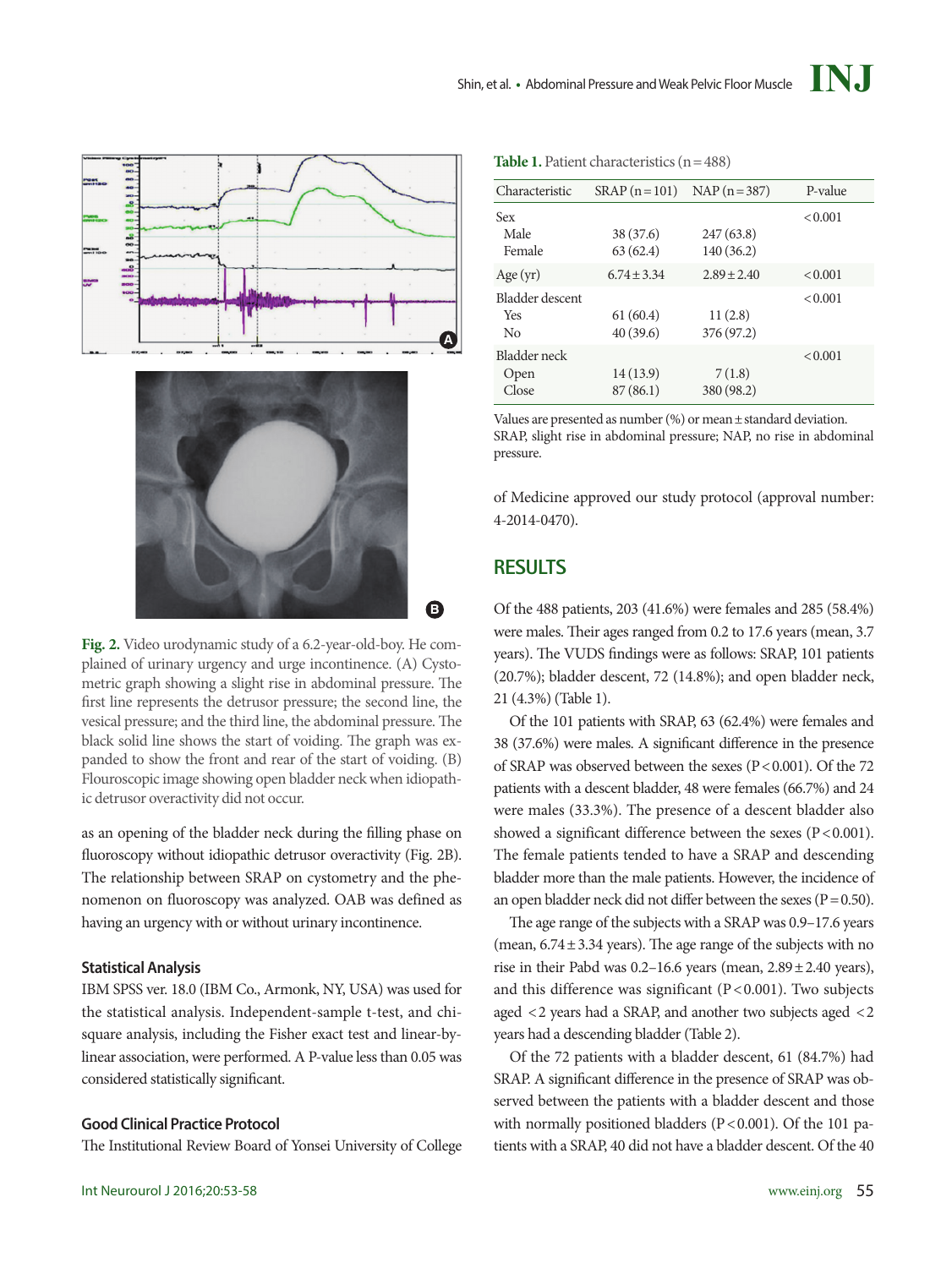| Variable            | No. (%)    | Age (yr), mean $\pm$ SD | P-value |
|---------------------|------------|-------------------------|---------|
| Abdominal pressure  |            |                         | < 0.001 |
| <b>SRAP</b>         | 101(20.7)  | $6.74 + 3.34$           |         |
| <b>NAP</b>          | 387 (79.3) | $2.89 \pm 2.40$         |         |
| Bladder descent     |            |                         | < 0.001 |
| Yes                 | 72 (14.8)  | $6.38 \pm 3.55$         |         |
| No                  | 416(85.2)  | $3.22 \pm 2.69$         |         |
| Opened bladder neck |            |                         | < 0.001 |
| Yes                 | 21(4.3)    | $6.67 \pm 2.56$         |         |
| No                  | 467 (95.7) | $3.55 \pm 3.00$         |         |

**Table 2.** Age-related characteristic depending on classification of videourodynamic study findings

SD, standard deviation; SRAP, slight rise in abdominal pressure; NAP, no rise in abdominal pressure.

subjects, 14 (35.0%) had an open bladder neck. This percentage was high compared with the 4.3% of the total subjects. A significant difference in the presence of SRAP was found between an open bladder neck and a closed bladder neck (P < 0.001).

To evaluate the clinical outcomes of the patients with SRAP, we analyzed the characteristics of SRAP according to the presence of OAB (Table 3). Of the 488 patients, 181 were able to complete the questionnaire about voiding and defecation symptoms. Of the 181 patients, 120 were females. The age range was 2.4–17.6 years (mean, 6.6 years). Of the 139 patients with OAB symptoms, 77 (55.4%) had SRAP. In particular, of the OAB patients without involuntary detrusor contraction (IDC), 55 (84.6%) had SRAP. A significant difference was observed between the OAB symptoms and the presence of IDC in 98 patients without SRAP ( $P < 0.001$ ). However, no significant difference was observed in 83 patients with SRAP  $(P=1.00)$ .

#### **DISCUSSION**

A regular gradual rise in vesical pressure (Pves) and Pabd without a change in detrusor pressure (Pdet) was observed on cystometry in children. Low compliance showing a gradual rise in the Pdet and Pves was not observed. SRAP showed a gradual rise before voiding and differed from the phenomenon caused by rectal contraction [1]. However, the significance of SRAP on cystometry in children is unknown. In the cystometry of children with MMC, SRAP occurrence was caused by bladder filling in the decreased pelvic floor support group [2]. Confirming the function of the pelvic floor support by visual examination alone was difficult. However, Gundogdu et al. [2] determined decreased pelvic floor support by performing rectal digital ex-

**Table 3.** Characteristic of SRAP depending on OAB symptoms

| <b>OAB</b>      | Total     | <b>SRAP</b> | <b>NAP</b> |
|-----------------|-----------|-------------|------------|
| Yes $(n = 139)$ |           |             |            |
| <b>IDC</b>      |           |             |            |
| Yes             | 74 (53.2) | 22(29.7)    | 52(70.3)   |
| No              | 65(46.8)  | 55(84.6)    | 10(15.4)   |
| Total           | 139 (100) | 77(55.4)    | 62(44.6)   |
| $No(n=42)$      |           |             |            |
| <b>IDC</b>      |           |             |            |
| Yes             | 11(26.2)  | 1(9.1)      | 10(90.9)   |
| N <sub>0</sub>  | 31(73.8)  | 5(16.1)     | 26(83.9)   |
| Total           | 42(100)   | 6(14.3)     | 36(85.7)   |
|                 |           |             |            |

Values are presented as number (%).

SRAP, slight rise in abdominal pressure; OAB, overactive bladder; NAP, no rise in abdominal pressure; IDC, involuntary detrusor contraction.

amination alone and in nonneurogenic bladders, although a decreased rectal tone confirmed by digital rectal examination was rare, SRAP was often observed. Therefore, the significance and interpretation of SRAP needs to be studied further.

Some theories relating to the maintenance of continence suggest that a supporting structure to resist the downward pressure was essential to preserve continence [10-12]. For example, according to Hammock hypothesis, when intra-abdominal pressure increases during a cough or the Valsalva maneuver, the urethra is compressed against the supporting structures, which acts like a backboard and prevents loss of urine. When the supporting structures fail, rotational descent of the bladder neck and proximal urethra can occur. However, if this supporting layer establishes its stability, continence may still be preserved [10]. The supporting structures (i.e., the pelvic floor support) presented in Hammock theory include the levator ani muscle complex, arcus tendineus fascia pelvis, endopelvic fascia, and pubocervical fascia.

Kuo [9] found that in patients with stress urinary incontinence, the mean bladder neck descent was significantly reduced during stress compared with that at rest. After pelvic floor muscle training, the bladder neck elevation was significantly greater than at baseline [9]. Thus, pelvic floor muscle training can cause stability of the rotational descent surrounding the bladder neck and proximal urethra. On the other hand, if the pelvic floor support is weak, rotational descent surrounding the bladder neck and proximal urethra may occur.

In this study, SRAP during the filling phase was significantly associated with weak pelvic floor support (i.e., bladder descent and an open bladder neck). The authors detected that SRAP can compensate for urinary incontinence. Of the OAB patients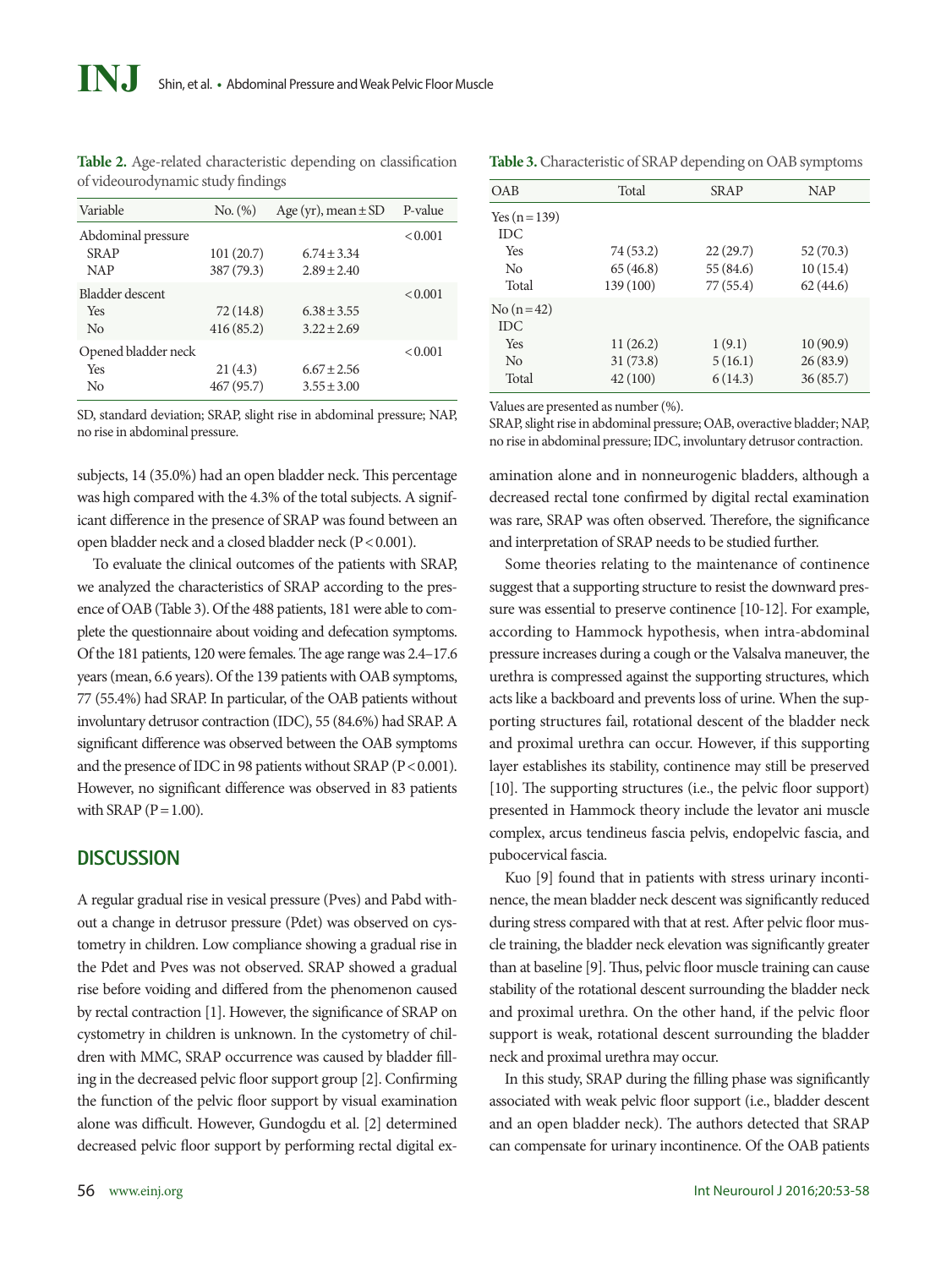

**Fig. 3.** Analogy demonstrating the compensation for decreased pelvic floor support in order to resist the downward pressure. (A) Under normal pelvic floor support (thick unbroken arrows), the reservoir function of the bladder is maintained by well-functioning sphincter and abdominal muscle relax. (B) Under weak pelvic floor support (thin unbroken arrows), the weak sphincter function is compensated by the increasing tension (thin double broken arrows) of the circumferential muscles, fasciae, and ligaments connecting to the pelvic floor (thin dotted line). This process manifests as tightness of the pelvic floor and a slight rise in abdominal pressure.

without IDC, 84.6% had SRAP. This result suggests that decreased pelvic floor muscle function represented by SRAP may cause pediatric OAB, aside from IDC. The evidence for this hypothesis is evident in the feature of SRAP in this study, which differs from that in the MMC group. In the MMC group, when the bladder was emptied and the recording was continued, Pabd gradually reached the initial value. However, although the features of SRAP in both studies were similar during the filling phase, they differed after the filling phase. The black dotted line on Fig. 1 represents the amount of time that the subject was permitted to void. After the subject was allowed to void, the Pabd immediately reached its initial value, and the urine stream started simultaneously. The interpretation that SRAP was a consequence of a posterior positional change in neurogenic bladders cannot be applied to nonneurogenic bladders. If the interpretation of SRAP in the MMC group was applied to this study during the voiding phase, the Pabd should gradually reach the initial value. However, in this study, the Pabd sharply decreased.

Based on the differences in the features of SRAP, we found that SRAP was a compensatory response to the decreased pelvic floor support in order to resist the downward pressure. A child with decreased pelvic floor support could not contract the sphincter effectively. Therefore, electromyography could not be performed when patients withhold urination. These patients may pull circumferential muscles and fascia-connected pelvic floor support, including the pubourethral ligament and pubococcygeus muscle, to tighten the pelvic floor support (Fig. 3). For example, to quote the integral theory [11], a weak pubourethral ligament causes the sling of the proximal urethra in the pubococcygeus muscle to soften. Then, the urethra opens. To prevent incontinence occurring as a result of that phenomenon, patients may try to tighten the pubourethral ligament involuntarily. Thus, the force that pull inwardly the whole abdominal wall above the pubis is needed to tighten the pubourethral ligament. We think that the action of pulling like the force make occur SRAP. In other words, SRAP occurs when children learn these compensatory mechanisms. Therefore, intra-abdominal pressure gradually increases during the filling phase and then decreases to the initial value immediately after the voiding phase starts. In this study, two subjects aged <2 years had SRAP. The current guideline for toilet training suggests that